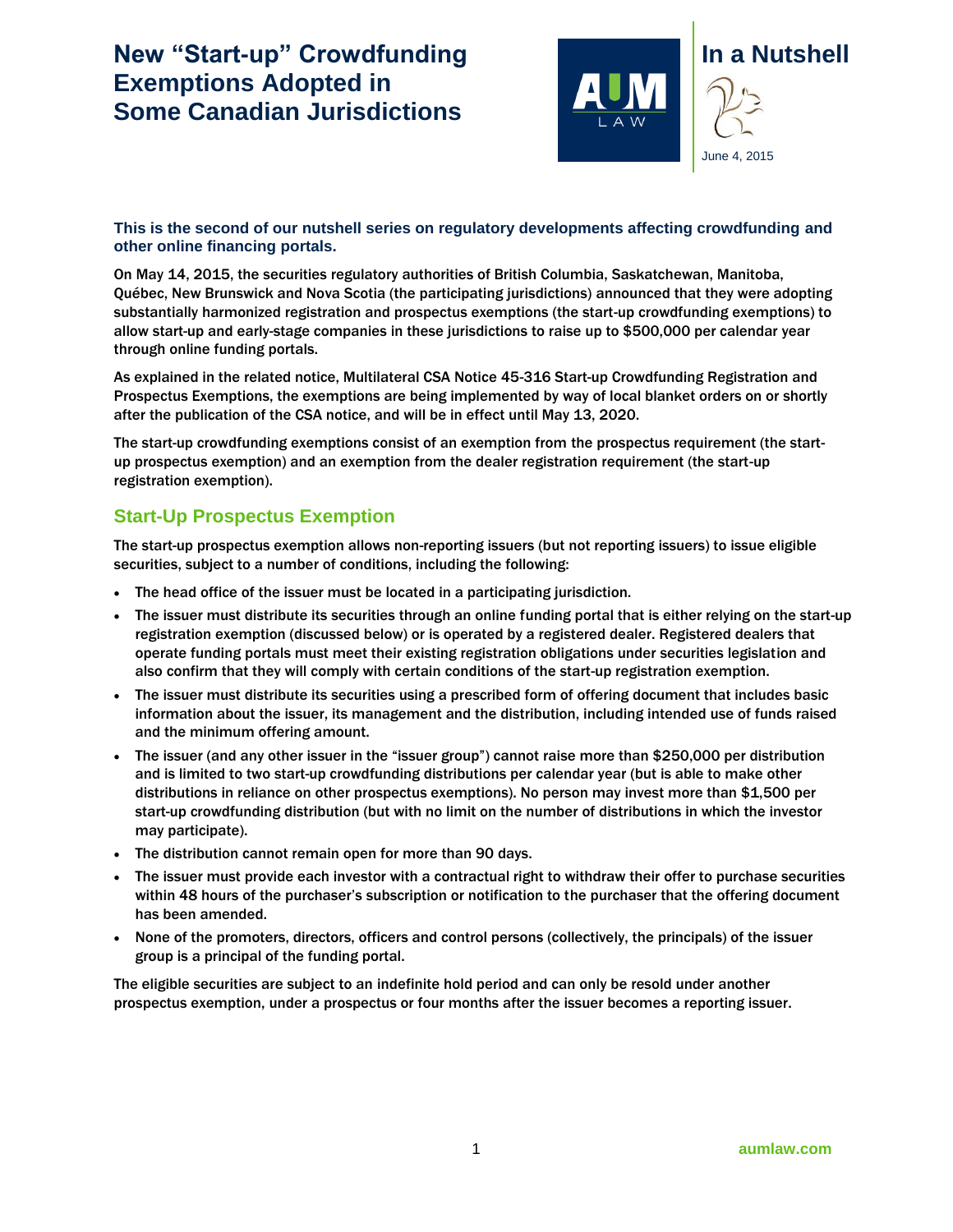## **Start-Up Registration Exemption**

The conditions to the start-up registration exemption include the following:

- The funding portal must deliver a funding portal information form and individual information forms for each of its principals to a participating jurisdiction at least 30 days before facilitating its first start-up crowdfunding distribution in the jurisdiction.
- A participating regulator may extend the initial 30-day review period and may remove the registration exemption (at any time) by notifying the funding portal that it has determined that the business of the funding portal is prejudicial to the public interest because the principals or their past conduct demonstrate a lack of
	- $-$  integrity,
	- $-$  financial responsibility, or
	- $-$  relevant knowledge or expertise.
- The head office of the funding portal must be located in Canada (but, unlike the case for issuers, may be located in a non-participating jurisdiction, such as Ontario or Alberta).
- The majority of the funding portal's directors must be Canadian residents.
- The funding portal cannot provide advice to a purchaser or otherwise recommend or represent that an eligible security is suitable, or comment on the merits of the investment.
- The funding portal cannot receive a commission, fee or any other amount from a purchaser of securities.
- The funding portal must make the offering document and the risk warnings available online to purchasers, and must not allow a subscription until the purchaser has confirmed that he or she has read and understood these documents.
- The funding portal must receive payment for securities electronically through the funding portal's website.
- The funding portal must hold the purchasers' assets separate and apart from its own property, in trust for the purchasers and, in the case of cash, at a Canadian financial institution.
- The funding portal must maintain books and records at its head office to accurately record its financial affairs and client transactions, and to demonstrate the extent of the funding portal's compliance with the start-up crowdfunding exemption orders for a period of eight years from the date a record is created.
- The funding portal must either
	- $-$  release funds to the issuer after the minimum offering amount has been reached and the 48hour right of withdrawal has elapsed, or
	- $-$  return the funds to purchasers if the minimum offering amount is not reached or if the start-up crowdfunding distribution is withdrawn by the issuer.

Although it may seem unusual to provide an exemption from the registration requirement, but then reimpose many registration-like requirements as conditions of the exemption, this approach arguably reduces the registration requirement to a very "light touch" regime and allows the portal to avoid many additional obligations that ordinarily apply to registered firms. On the other hand, this approach may also result in some uncertainty, such as whether a regulator's decision to remove the registration exemption is subject to the same "fitness for registration" criteria and protections as a decision to refuse, suspend or revoke a registration, and may result in some additional risks to investors, such as in relation to the portal's ability to handle investor funds.

Nevertheless, on balance, the approach reflected in the start-up crowdfunding exemptions represents an attempt to tailor a regulatory regime that is sensitive to concerns about regulatory burden and principles of proportionate regulation, and allows issuers and portals a measure of choice over the regulatory regime under which they wish to operate.